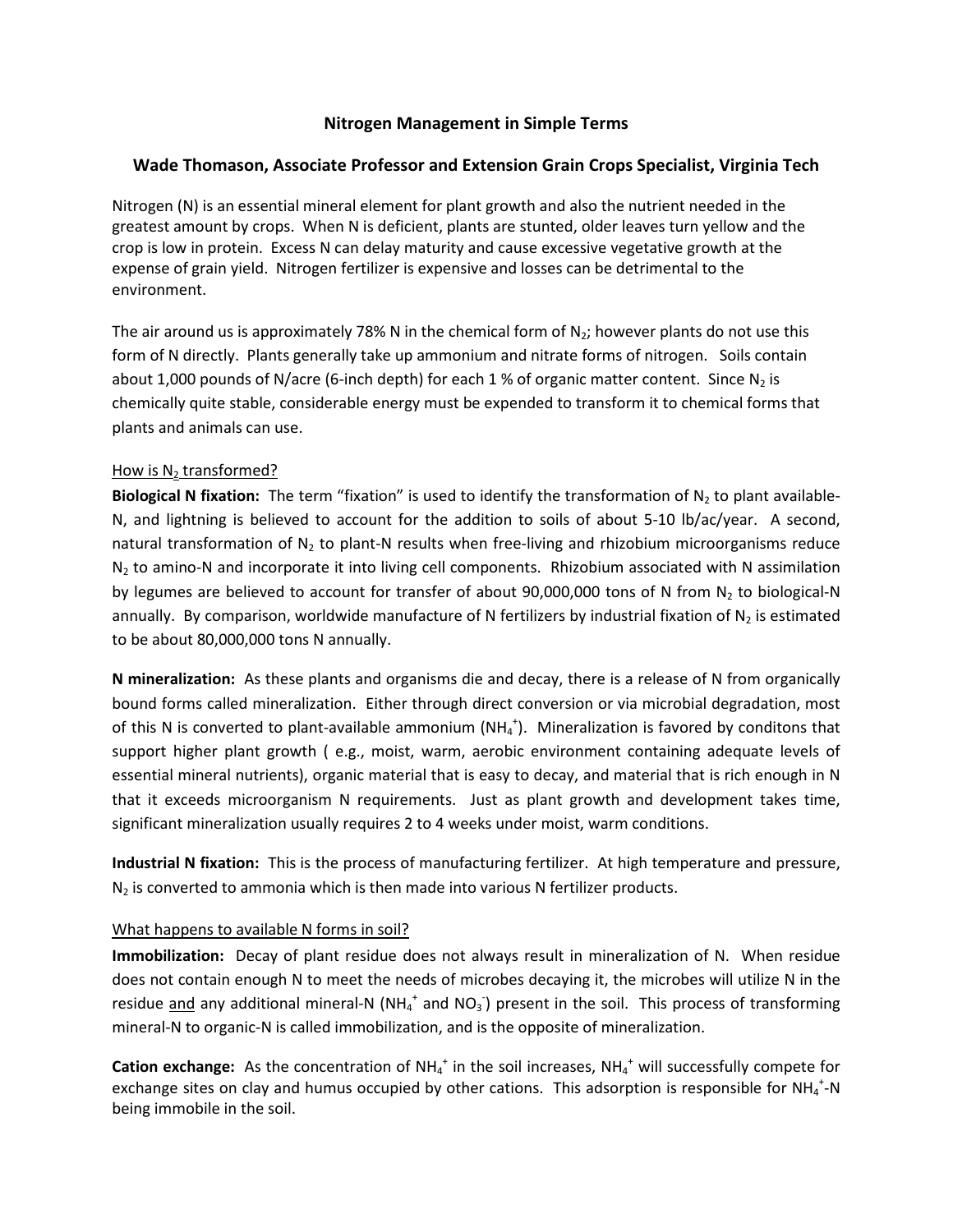**Volatilization:** Volatilization is loss of N from the soil system as ammonia gas. Volatilization is most likely to happen in high pH soils, but may also occur in acid soils when NH<sub>4</sub><sup>+</sup> accumulates from decay of N rich crop residue or animal manures on the soil surface. This condition is present in range and pasture situations as well as crop land where residue is not incorportated (no-till or minimum till). Volatilization is also promoted by surface drying.

Plant uptake: When plants are actively growing they will absorb NH<sub>4</sub><sup>+</sup>. When plant absorption proceeds at about the same rate as mineralization there will be little or no accumulation of NH<sub>4</sub><sup>+</sup> in the soil.

Nitrification: Ammonium-N may be biologically transformed to NO<sub>3</sub> in a two-step process called nitrification. Nitrification proceeds at about the same rate and under similar conditions as mineralization and immobilization. Perhaps the most important aspect of nitrification is that it transforms plant available-N from a soil-immobile form  $(NH_4^+)$  to a soil-mobile form  $(NO_3^-)$ . Only small concentrations (10-20 ppm) of NO<sub>3</sub>-N are necessary in a large volume of soil to meet the N needs of plants.

**Leaching:** Nitrate-N is subject to loss from the root environment with water percolating through the soil. This is a significant problem when soils are porous (sandy) in high rainfall or irrigated condition.

**Denitrification:** When soils become anaerobic (e.g., there is little or no O<sub>2</sub> present) and conditions favor microbial activity, some microorganisms will satisfy their need for oxygen by stripping it from NO<sub>3</sub>. As a result, gaseous forms of N (nitrous oxide,  $N_2O$ , and  $N_2$ ) are produced that are lost to the atmosphere.

#### What are the sources of N fertilizers and how are they managed?

**Manures:** Early civilizations observed increased yields resulting from application of animal waste to fields where they had domesticated plants for food production. Animal waste, including sewage sludge (biosolids) from cities, continues to be an important source of N and other nutrients for improving nutrient availability in soils.

**Synthetic N fertilizers:** There are multiple forms of commercial N fertilizer products available, each with various properties and considerations.

Anhydrous ammonia (82-0-0). The leading N fertilizer in terms of tons sold nationwide is anhydrous ammonia (82-0-0). Anhydrous ammonia is a gas and because it has such a strong attraction for water and is transported and applied to soil as a liquid under high pressure, anhydrous ammonia is a hazardous material and special safty precauions must be taken in its use. When anhydrous ammonia is injected into the soil it reacts immediately with soil-water. Losses are minimized by injecting the  $NH<sub>3</sub>$  at least 4" deep in loam soils and 6" deep in sandy soils. In all application situations it is important to obtain a good "seal" as soil flows together behind the shank or injection knife moving through the soil. Packing wheels are sometimes used to improve the seal and minimize losses.

Urea (46-0-0). Urea is the most popular (based on sales) solid N fertilizer. It is very soluble in water and is the highest analysis solid material sold commercially. It is not hazardous and has low corrosive properties, although it is hygroscopic (attracts water) and requires storage free of humid air. It is mobile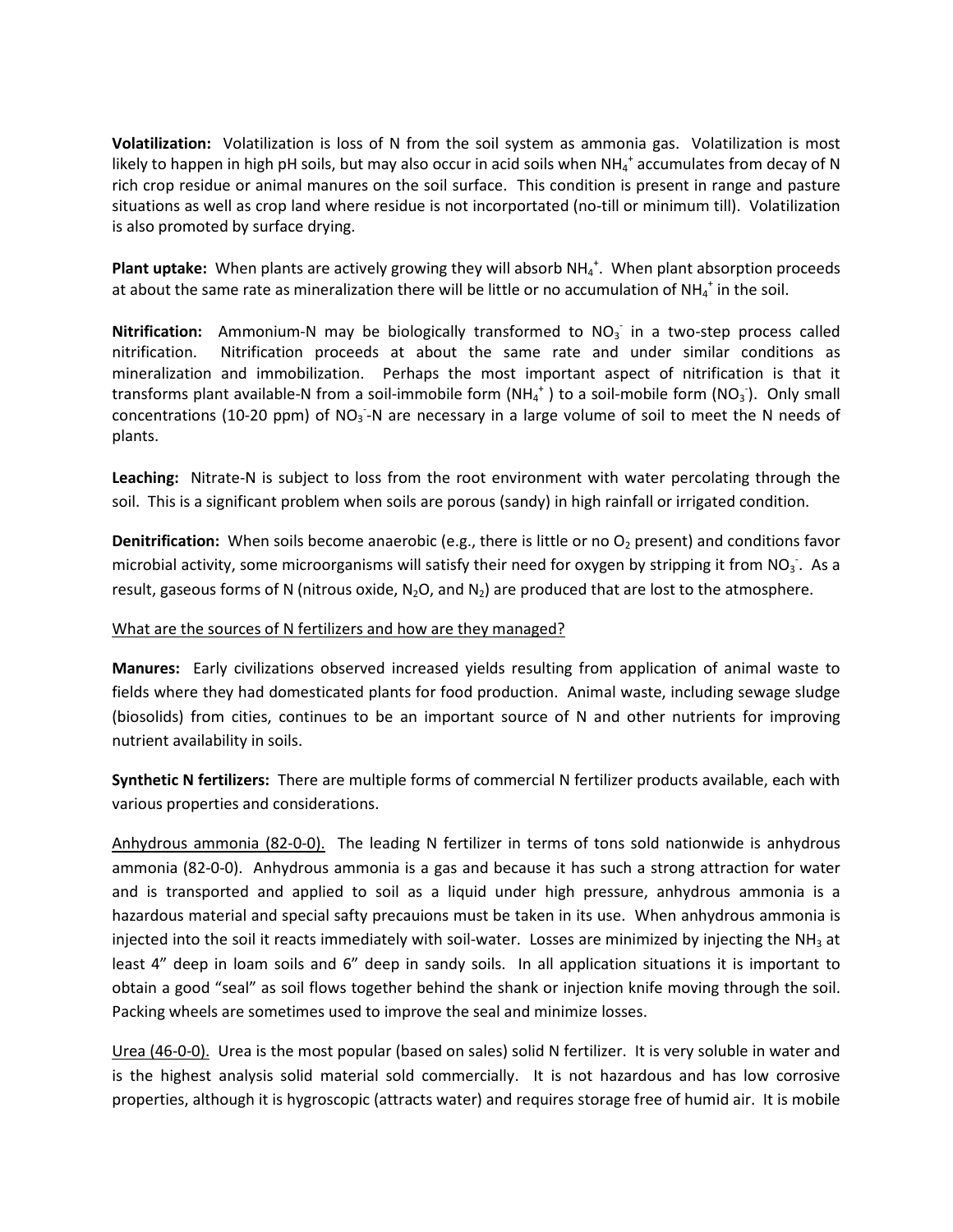in soil because it remains an uncharged molecule after it dissolves. Urea application can result in significant losses of gaseous ammonia (volatilization) if the fertilizer is not incorporated by cultivation, or if it does not receive irrigation or rain within a 2-3 days of application. Volatilization losses are greater when the soil or residue surface is moist and temperatures are warm (>60 F). There apparently is little or no loss of ammonia when urea is surface applied during cool weather.

Ammonium Nitrate (33-0-0). Ammonium nitrate is a dry product and is hygroscopic, like urea, and will form a crust or cake when allowed to take on moisture from the atmosphere. Unlike urea, loss of N as  $NH<sub>3</sub>$  volatilization is not a problem with ammonium nitrate. This fertilizer is corrosive to metal and it is important to clean handling equipment after use. A major advantage of ammonium nitrate fertilizer is that it provides one-half of the N in a soil-mobile form. This is often justification for use in short-season, cool weather, vegetable crops and greens like spinach.

UAN (urea-ammonium nitrate) solutions. When urea and ammonium nitrate are combined with water in a 1:1:1 ratio by weight, the result is a solution containing 28 % N. Because UAN has properties of both urea and ammonium nitrate, the ammonium portion is subject to ammonia volatilization when conditions for loss exist. It is a popular fertilizer, in part, because it can serve as a carrier for pesticides. UAN solutions that contain 30 or 32% N are simply more concentrated (contains less water) than the 28% solution. They are typically used in warmer areas or in the summer because they 'salt out', or precipitate when temperatures are below about 28 degrees F. Twenty-eight % UAN does not salt out until temperatures reach about 0 degrees F.

Ammonium sulfate (21-0-0-20S). This N fertilizer is a dry granular material that also supplies sulfur. Compared to some of the more common sources, ammonium sulfate has relative lower concentration of N. It's use is common in areas where S is often needed, such as very sandy fields, and in specialty crops, lawns and gardens, and in blended formulations that need S.

Ammonium thiosulfate ( 12-0-0-26S). Ammonium thiosulfate is a liquid fertilizer containing both N and S. The relative high sulfur percentage in this product makes it popular when sulfur in a liquid form is desirable. It will also reduce urease activity and thus potentially ammonia volatilization. It is not as effective at this as comparable commercial urease inhibitors sold specifically for that purpose.

Slow-release N fertilizers. Most of these materials are two to three (or more) times more expensive than urea or ammonium nitrate, calculated on a cost/lb of N basis. They are not often used in conventional agriculture, but rather in production systems that are less sensitive to fertilizer costs and which desire a somewhat uniform supply of N to the plants over a long period of time. Turfgrass systems are an example where this is a requirement and where these materials find most of their use. The advantage of these materials is that one application may provide a uniform supply of N to the plants for several weeks.

Urea-formaldehyde (38 % N) is a synthetic organic material of low solubility, whose N release depends upon microbial breakdown and thus is temperature dependent.

IBDU (isobutylidene diurea, 31 % N) is another synthetic organic material. N release from this fertilizer depends upon particle size, soil moisture content and pH.